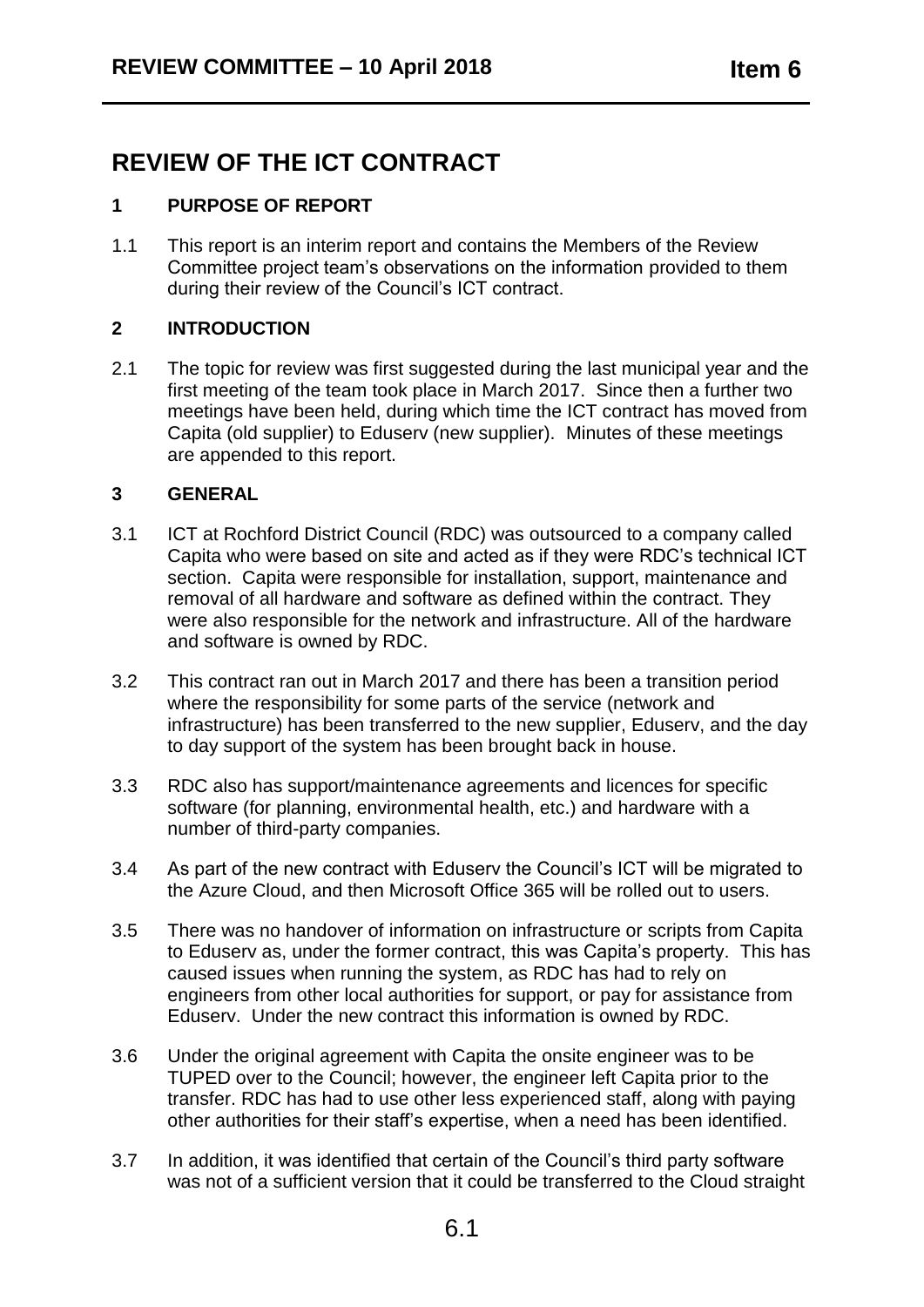away. These versions of third party applications that RDC uses have had to be brought up to date to allow for migration to the Cloud to take place.

- 3.8 Due to the imminent move to 0365 it has been decided not to spend too much money on current outlook problems although, with the help of Eduserv, the IT team have managed to resolve some of these issues.
- 3.9 The use of the "Good" software to allow mobile devices and tablets to access Council emails was to meet Cabinet Office requirements on security. With the introduction of Microsoft Office 365 the use of this software is not required to access emails and the project team were concerned that this still met Cabinet Office requirements.
- 3.10 The Data Centre move was agreed at Council on 25 April 2017 and took place on 29 September 2017. The migration to the Cloud is being carried out under the original agreed contract terms. Originally, the Azure migration and move to 0365 were set to take place by 1 April 2017 and the dates for these have now moved to July 2018.

# **4 CRIME AND DISORDER IMPLICATIONS**

4.1 None.

### **5 ENVIRONMENTAL IMPLICATIONS**

5.1 None.

#### **6 PARISH IMPLICATIONS**

- 6.1 None.
- **7 EQUALITY AND DIVERSITY IMPLICATIONS**
- 7.1 None.

### **8 RECOMMENDATION**

8.1 It is proposed that the Committee **RESOLVES** to note the work of the project team to date.

If you would like this report in large print, Braille or another language please contact 01702 318111.